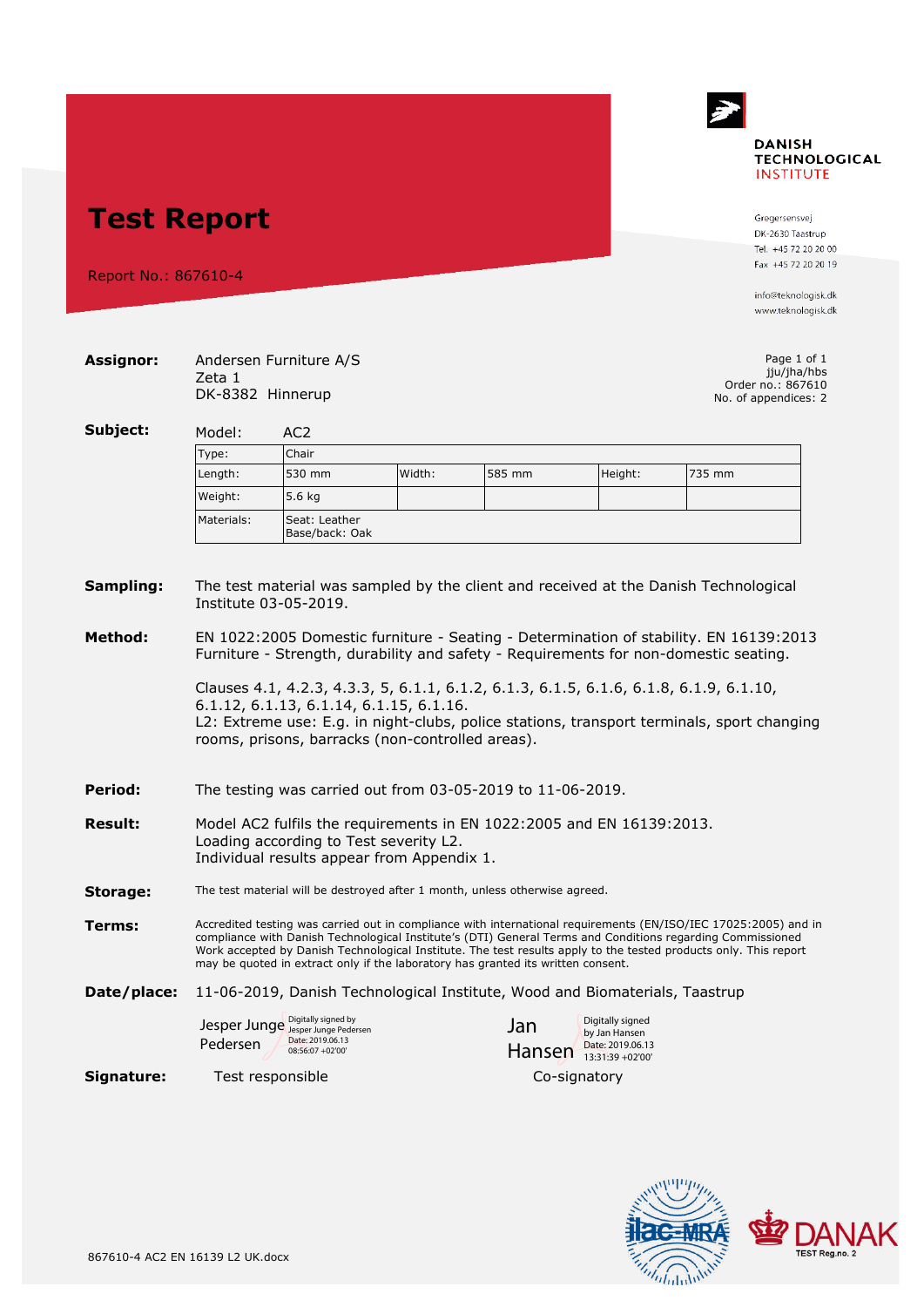| Order no.: | 867610-4    |
|------------|-------------|
| Appendix:  | 1           |
| Page:      | 1 of 1      |
| Initials:  | jju/jha/hbs |
|            |             |

## **Test of Model: AC2**

## **Loading according to Test severity L2.**

| <b>Test</b>                                                             | <b>Test Method</b>      | <b>Cycles</b>    | Load                           | <b>Result</b> |
|-------------------------------------------------------------------------|-------------------------|------------------|--------------------------------|---------------|
| 4.1 General                                                             | EN 16139, 4.1           |                  |                                | Passed        |
| 4.2.2 Shear and squeeze points under<br>influence of powered mechanisms | EN 16139, 4.2.2         |                  |                                | N/A           |
| 4.2.3 Shear and squeeze points during use                               | EN 16139, 4.2.3         |                  |                                | Passed        |
| 4.3.2 Swivelling chairs                                                 | EN 1022                 |                  |                                | N/A           |
| 4.3.3 Non swivelling chairs                                             | EN 1022                 |                  |                                | Passed        |
| 4.4 Rolling resistance of the unloaded<br>chair                         | EN 16139, 4.4           |                  |                                | N/A           |
| 5 Strength and durability requirements                                  | EN 16139, 5             |                  |                                | Passed        |
| 6.1.1 Seat static load and back static load<br>test                     | EN 1728:2012, 6.4       | 10<br>10         | Seat: 2000 N<br>Back: 700 N    | Passed        |
| 6.1.2 Seat front edge static load                                       | EN 1728:2012, 6.5       | 10               | Seat: 1600 N                   | Passed        |
| 6.1.3 Vertical load on back rests                                       | EN 1728:2012, 6.6       | 10               | Back: 900 N<br>Seat: 1800 N    | Passed        |
| 6.1.4 Foot rest static load test                                        | EN 1728:2012, 6.8       |                  |                                | N/A           |
| 6.1.4 Leg rest static load test                                         | EN 1728:2012, 6.9       |                  |                                | N/A           |
| 6.1.5 Arm rest sideways static load test                                | EN 1728:2012,<br>6.10   | 10               | 900 N                          | Passed        |
| 6.1.6 Arm rest downwards static load test                               | EN 1728:2012,<br>6.11   | 5                | 900 N                          | Passed        |
| 6.1.7 Vertical upwards static load on arm<br>rests                      | EN 1728:2012,<br>6.13   |                  |                                | N/A           |
| 6.1.8 Combined seat and back durability<br>test                         | EN 1728:2012,<br>6.17   | 200000<br>200000 | Seat: 1000 N<br>Back: 300 N    | Passed        |
| 6.1.9 Seat front edge durability test                                   | EN 1728:2012,<br>6.18   | 100000           | 800 N                          | Passed        |
| 6.1.10 Arm rest durability test                                         | EN 1728:2012,<br>6.20   | 60000            | 400 N                          | Passed        |
| 6.1.11 Foot rest durability test                                        | EN 1728:2012,<br>6.21   |                  |                                | N/A           |
| 6.1.12 Leg forward static load test                                     | EN 1728:2012,<br>6.15   | 10               | Edge: 620 N)<br>(Seat: 1800 N) | Passed        |
| 6.1.13 Legs sideways static load test                                   | EN 1728:2012,<br>6.16   | 10               | Edge: 760 N)<br>(Seat: 1800 N) | Passed        |
| 6.1.14 Seat impact test                                                 | EN 1728:2012,<br>6.24   | 10               | 300 mm                         | Passed        |
| 6.1.15 Back impact test                                                 | EN 1728:2012,<br>6.25   | 10               | 330 mm / 48°                   | Passed        |
| 6.1.16 Arm Impact Test                                                  | EN 1728:2012,<br>6.26   | 10               | 330 mm / 48°                   | Passed        |
| 6.1.17 Drop test (multiple seating)                                     | EN 1728:2012,<br>6.27.1 |                  |                                | N/A           |
| 6.1.18 Auxiliary writing surface static load<br>test                    | EN 1728:2012,<br>6.14   |                  |                                | N/A           |
| 6.1.19 Auxiliary writing surface durability<br>test                     | EN 1728:2012,<br>6.22   |                  |                                | N/A           |
| 7 Information for use                                                   | EN 16139, 7             |                  |                                | N/A           |